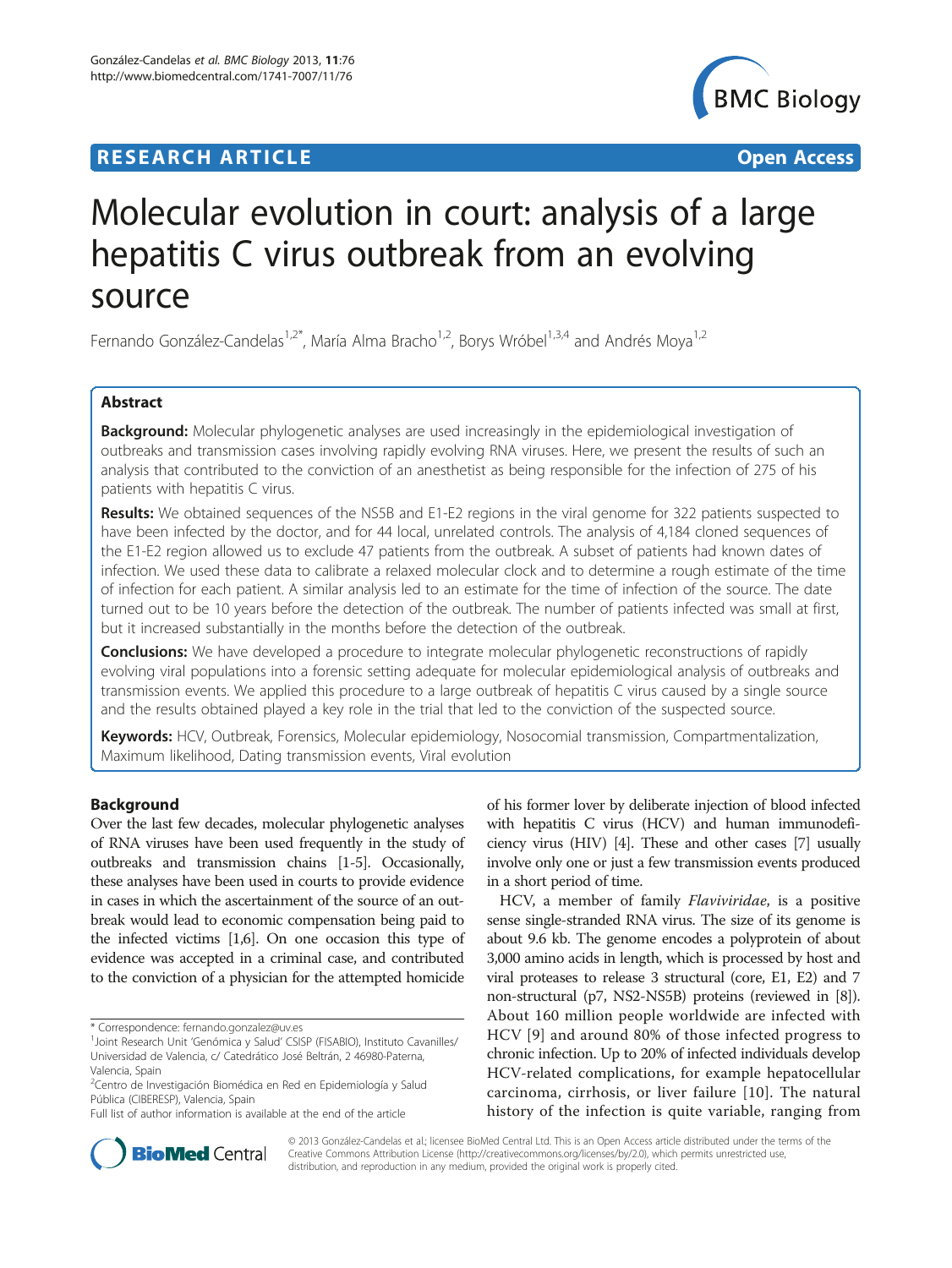rapidly resolved acute infections to frequent cases of long periods of asymptomatic infection during which the virus can be transmitted to other hosts. The virus spreads primarily by blood-to-blood contact. The main routes of transmission are intravenous drug use, unscreened blood transfusions (in the developing world) and other incorrect medical procedures, especially those that involve reuse of needles and syringes [[11](#page-11-0)].

In February 1998, a series of HCV infection cases were detected among patients who had undergone minor surgery at a private hospital in the city of Valencia, Spain. Public health officials launched an epidemiological investigation that revealed a likely common source for these new infections to be an anesthetist who regularly worked at the hospital in question and another public hospital nearby [[12](#page-11-0)]. In the ensuing weeks, the active search for other potentially infected patients led to the detection of a large outbreak possibly involving hundreds of patients, all of them related to the activity of this medical professional. Almost all the patients had been previously treated in the two hospitals where the anesthetist practiced regularly. The epidemiological evidence gathered during the first 3 months of investigation confirmed the initial suspicions of the existence of an outbreak linked to the professional activity of this particular anesthetist. The epidemiologists examined the association of over 66,000 people who had undergone surgery in the 2 hospitals with the usual risk factors for infection in surgical procedures: surgeon, surgery room, type of surgery, anesthesiologist, type of anesthesia, and so on. The only significant factor (adjusted OR 28.5, 95% CI 9.83 to 82.59) was this anesthetist (H. Vanaclocha, DGSP-Conselleria de Sanidad, Generalitat Valenciana, and F. Martinez, Centro Nacional Epidemiología, SPAIN). Furthermore, of the initial 197 cases considered to be included in the outbreak, 184 had been anesthetized by him. No additional links were found among these patients, nor the ones who were included later on. Other hypotheses for the possible sources of infection were discarded on the basis of the epidemiological evidence.

Public health authorities and the judge in charge of the corresponding epidemiological and judicial investigations requested our expertise in evolutionary biology in order to (i) check whether the suspected source was actually responsible for the outbreak, (ii) ascertain which patients had been infected from a common source and could be considered as included in the outbreak and who had been infected from alternative sources, (iii) discard alternative sources or the existence of different but simultaneous outbreaks, (iv) determine the duration of the outbreak, (v) date the time of infection for each patient involved in the outbreak, and (vi) determine the date of infection of the source.

Here, we present a molecular and evolutionary epidemiological analysis of this outbreak based on HCV sequences obtained from the presumed source and the

patients. The analysis was used to discriminate who out of the potential victims had actually been infected by the common source, to provide an individual assessment of the likelihood of this assignment, and to obtain an estimate of the date of infection for each patient. These results helped the court to convict the anesthetist of professional malpractice leading to the infection of 275 of his patients.

# Results

We received serum samples of 322 HCV-1a and 290 HCV-1b positive patients who had been in contact with the presumed source (PS) or had been attended at any of the hospitals where he worked regularly. Once we determined that the PS carried only HCV-1a (see below), HCV-1b samples were not processed further. We also determined the sequences in 44 samples from persons infected with HCV-1a in the city of Valencia who were not related to the outbreak, based on the epidemiological evidence, and whose sera had been stored at −80°C in local hospitals. These samples were used as local controls. The nucleotide sequence of two HCV genome regions was determined after reverse transcription (RT) of viral RNA into DNA followed by hemi-nested polymerase chain reaction (PCR). A 229-nucleotide (nt) fragment of the NS5B gene, which encodes the RNA-dependent RNA polymerase of the virus, was analyzed by direct Sanger sequencing of PCR products. This region corresponds to a relatively conserved portion of the viral genome [[13](#page-11-0)] and the method used provides only a consensus sequence of the whole spectrum of genetic variability present in each sample. The second region we analyzed was a 406-nt fragment encompassing the C-terminal end of the envelope-1 and the N-terminal of the envelope-2 glycoprotein (E1-E2 region). This much more variable region of the HCV genome was analyzed by sequencing at least ten viral inserts cloned in recombinant plasmids derived from RT-PCR products per patient.

We obtained 320 sequences of the NS5B region from HCV-1a samples and 44 from local population controls. The nucleotide sequence of each sample was compared to that of the PS and the distribution of differences (Hamming distance) was determined (Figure [1](#page-2-0)). The NS5B sequence obtained from the PS sample corresponded to HCV subtype 1a. To further check that the HCV present in the PS was only of subtype 1a, PCR products of the NS5B region were cloned and subsequently sequenced individually. All the clones analyzed  $(n = 25)$  corresponded to subtype 1a, which led us to discard the possibility of a dual infection (HCV 1a/1b) in the PS. As a consequence, no further analyses were performed on HCV-1b sequences and the corresponding patients were excluded from the outbreak investigation.

Sequences derived from samples putatively included in the outbreak presented from 0 to 19 differences from the PS sequence in this 229-nt region (mean =  $2.37$ , SD =  $3.31$ ),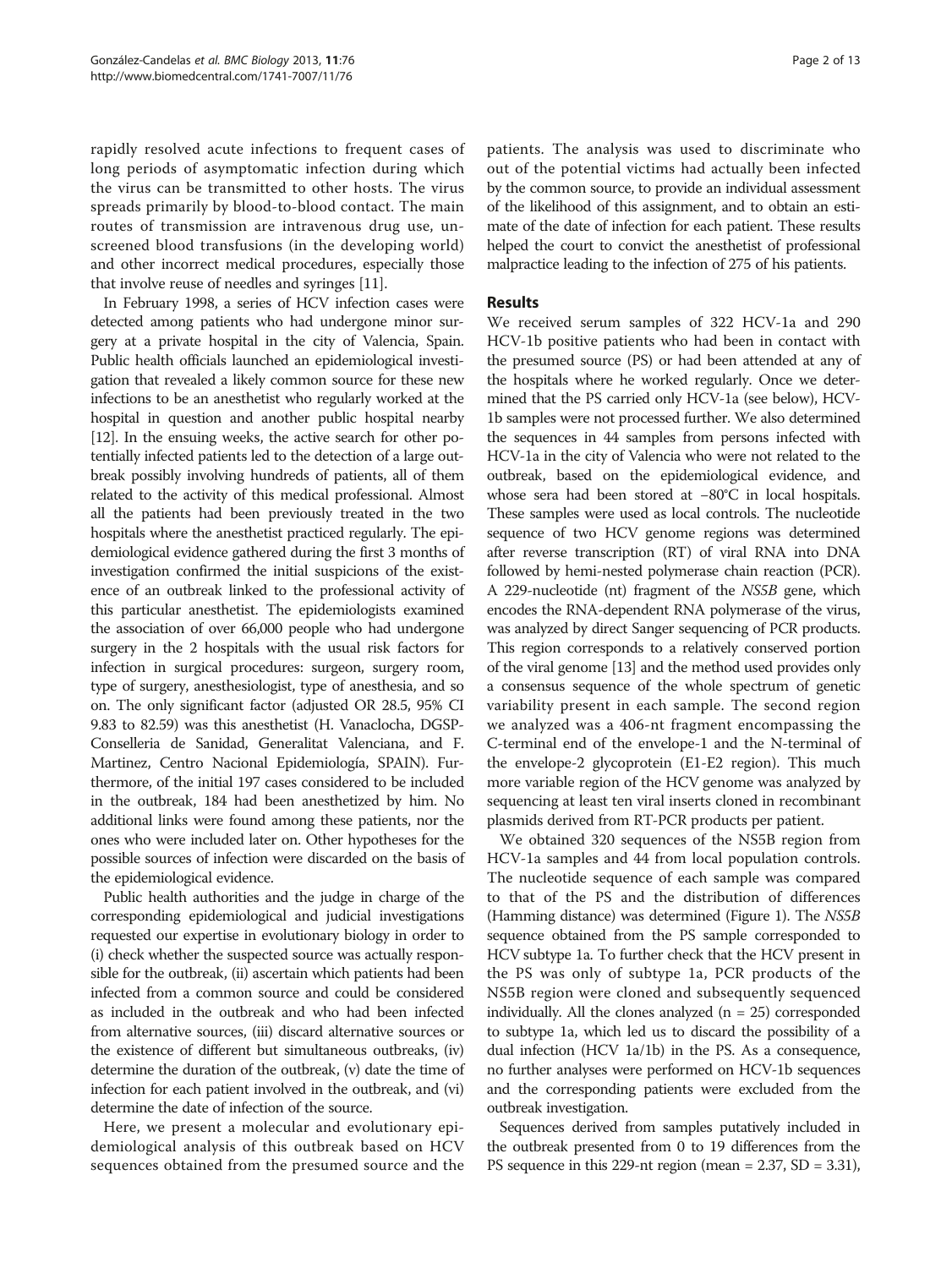<span id="page-2-0"></span>

whereas the number of differences between the controls and the PS sequence ranged from 3 to 14 (mean = 6.61,  $SD = 2.75$ ). We observed a large number of cases  $(n = 150)$  of perfect identity to the PS sequence in the analyzed fragment and 69 and 23 sequences with only 1 and 2 differences, respectively, leading to a highly asymmetric distribution of differences from the PS in the outbreak sequences. This was in sharp contrast with the distribution obtained for the control samples (Figure 1). Hence, this initial analysis already identified the existence of a large number of samples harboring HCV of subtype 1a more closely related to the PS than to the local controls, although it did not provide enough resolution to clearly separate these 2 populations: 118 samples presumably from the outbreak presented a number of differences that overlapped the range spanned by the control samples.

Neighbor-joining and maximum likelihood phylogenetic trees obtained from the NS5B sequences failed to group all the control samples in a monophyletic group (Figure [2\)](#page-3-0). Furthermore, none of the nodes in the phylogenetic tree received a bootstrap support higher than 70% by either phylogenetic reconstruction method. This is not surprising considering that NS5B evolves much more slowly than other regions in the HCV genome (especially the E1-E2 region) and the relatively short sequence length analyzed. As a consequence, the phylogenetic signal in this region was too low to reliably separate the local controls, the patients infected from a common source and the patients infected from alternative sources.

We obtained 4,184 cloned sequences from the E1-E2 region of the HCV genome. For the PS, we obtained 134 cloned sequences from the only sample available (taken on 12 February 1998). Under the Spanish legal system, it was not possible to obtain another sample from the suspected source of the outbreak and we intended to estimate as accurately as possible the genetic variability of the virus in the PS of the outbreak. Of the remaining clones, 3,597 sequences corresponded to 321 samples initially considered to be in the outbreak, and 453 sequences were from 42 local controls. It was not possible to obtain E1-E2 cloned sequences from two local controls and one putative outbreak patient. Excluding the PS, we set a goal of ten sequences per sample. The average number of cloned sequences per patient actually obtained excluding the PS was 10.77, ranging from 6 to 20 for the outbreak samples and from 10 to 30 for the controls. Deviations from the initial goal were due to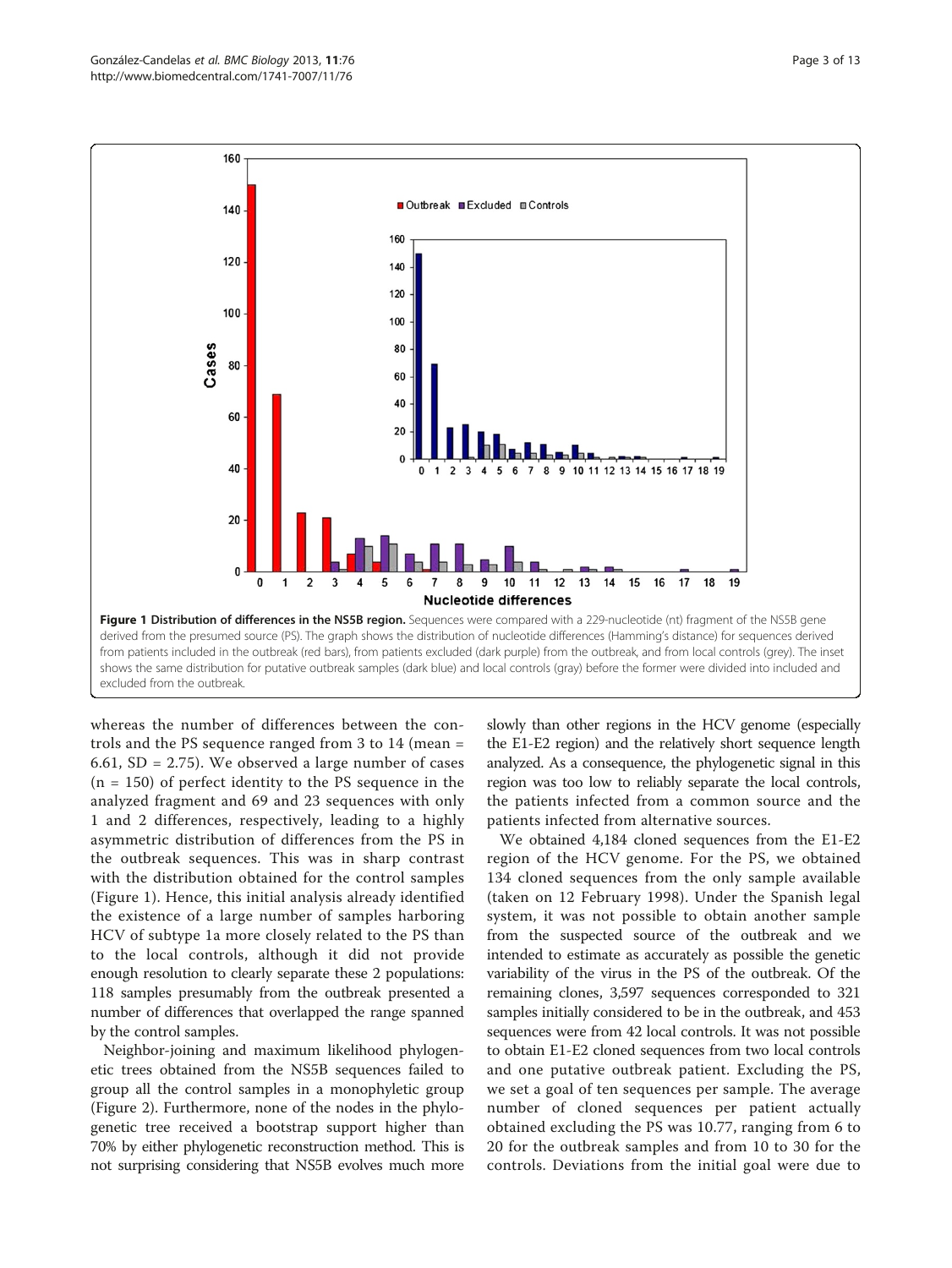<span id="page-3-0"></span>

the occasional independent referral of several samples from the same patient. Once their coincident origin was verified, they were considered as one single sample in the ensuing analyses.

The 134 sequences derived from the PS were not identical to each other, presenting 28 different haplotypes and an average of 2.07 differences in pairwise comparisons. These sequences clustered in 2 groups, with 127 and 7 sequences, respectively, which differed in their genetic variability. The large group included 22 different haplotypes and was less variable (haplotype diversity, H = 0.474; nucleotide diversity,  $\pi = 0.0019$ ) than the smaller group (6 haplotypes,  $H = 0.952$ , π = 0.0075). The average nucleotide divergence between the two groups was 0.0301.

After the multiple alignment was obtained (Additional file [1\)](#page-10-0), we derived neighbor-joining and maximumlikelihood phylogenetic trees for the 4,184 cloned sequences. Both trees shared a highly supported internal branch (bootstrap support = 100% and 96% after 1,000 replicates in the NJ and ML reconstructions, respectively), which was used to define the patients included in the outbreak: sequences from 274 patients were grouped with the sequences from the PS, while the second group included all the sequences derived from the local controls and

sequences from 47 patients initially considered to belong to the outbreak (Figure [3](#page-4-0) and Additional file [2](#page-10-0)).

Contrary to other cases of molecular epidemiological analyses of outbreaks produced from one single individual infected with an RNA virus (for example, [\[7\]](#page-11-0)), paraphyly of the source sequences was not the hallmark of the outbreak and could not be used to define the extent of the outbreak or which patients had actually been infected by the PS. The minimum clade encompassing all the cloned sequences derived from the PS (blue branches in Figure [3](#page-4-0) and Additional file [2\)](#page-10-0) included 1,011 sequences from 97 different patients (red branches in Figure [3](#page-4-0) and Additional file [2\)](#page-10-0). Under the assumption of paraphyly, this would be the group of outbreak patients. However, not all the cloned sequences of ten of these patients were included in this clade. A total of 52 sequences obtained from these 10 patients were included in other groups, external to the clade defined by the cloned sequences from the PS (green branches in Figure [3](#page-4-0) and Additional file [2](#page-10-0)). We considered that these sequences were also derived from the same initial population although no representative of these variants had been found in the sample analyzed from the PS (further discussed below). As a consequence, we continued evaluating the minimum clade that included all the cloned sequences derived from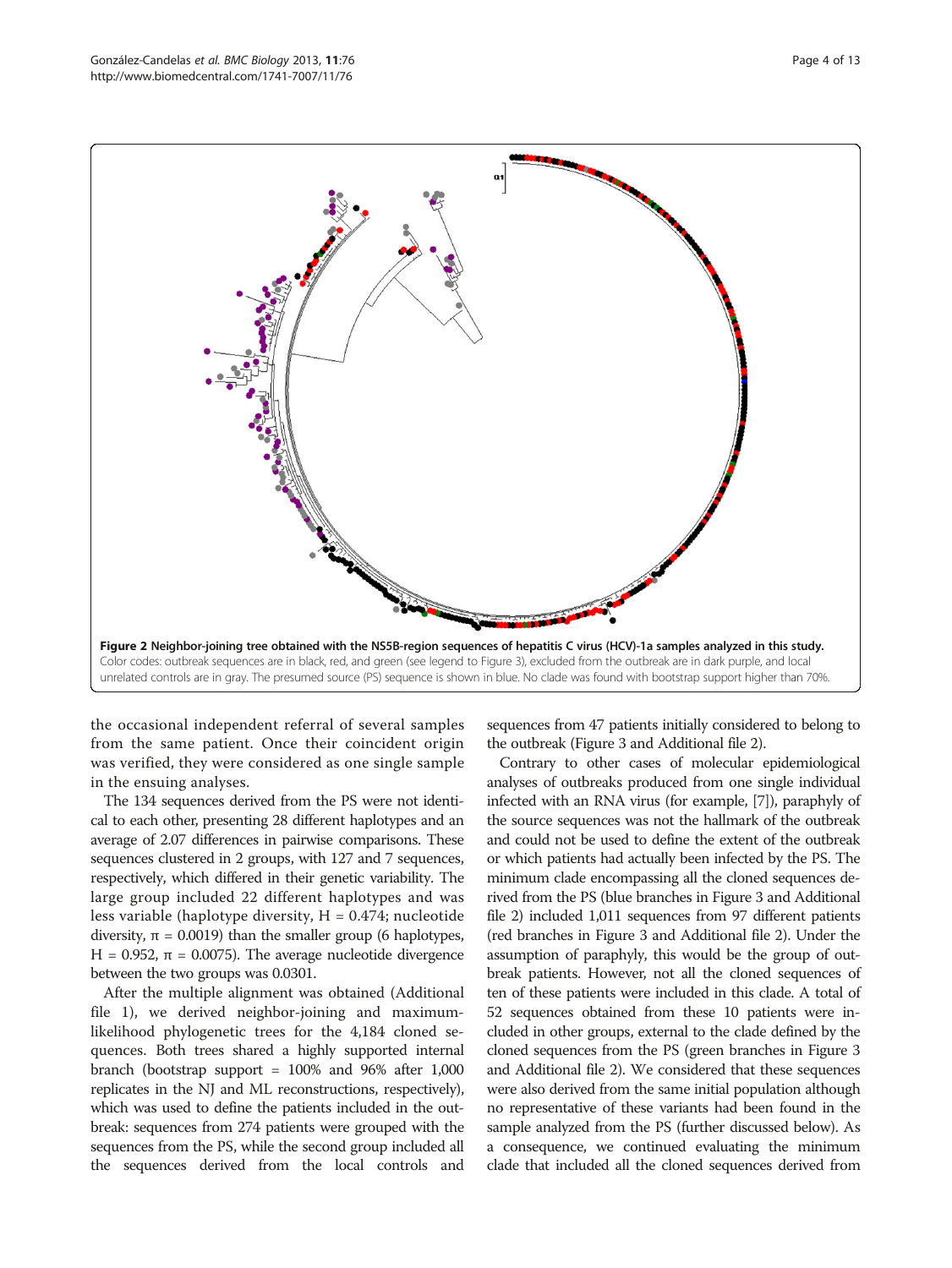to the PS and all the patients for which at least one clone was related to those from the PS or from a patient related to the PS, as described above.

This procedure led to a larger monophyletic cluster that included 3,038 sequences from 274 patients and 134 sequences from the PS (black, red, green and blue branches in Figure 3 and Additional file [2](#page-10-0)). This cluster was highly supported in the neighbor-joining and maximumlikelihood phylogenetic reconstructions (Figure 3 and Additional file [2\)](#page-10-0) and it included no sequences from the local controls. Sequences from the 42 local controls

(gray branches in Figure 3 and Additional file [2\)](#page-10-0) conformed a separate cluster, also with high bootstrap support, that also included 640 sequences from 47 patients initially suspected to belong into the outbreak and who were correspondingly removed from this category (purple branches in Figure 3 and Additional file [2\)](#page-10-0) and considered to have been infected elsewhere despite their epidemiological association to the PS. The assignment of each individual presumably related to the outbreak to one category or the other was further tested under a more rigorous statistical framework.

<span id="page-4-0"></span>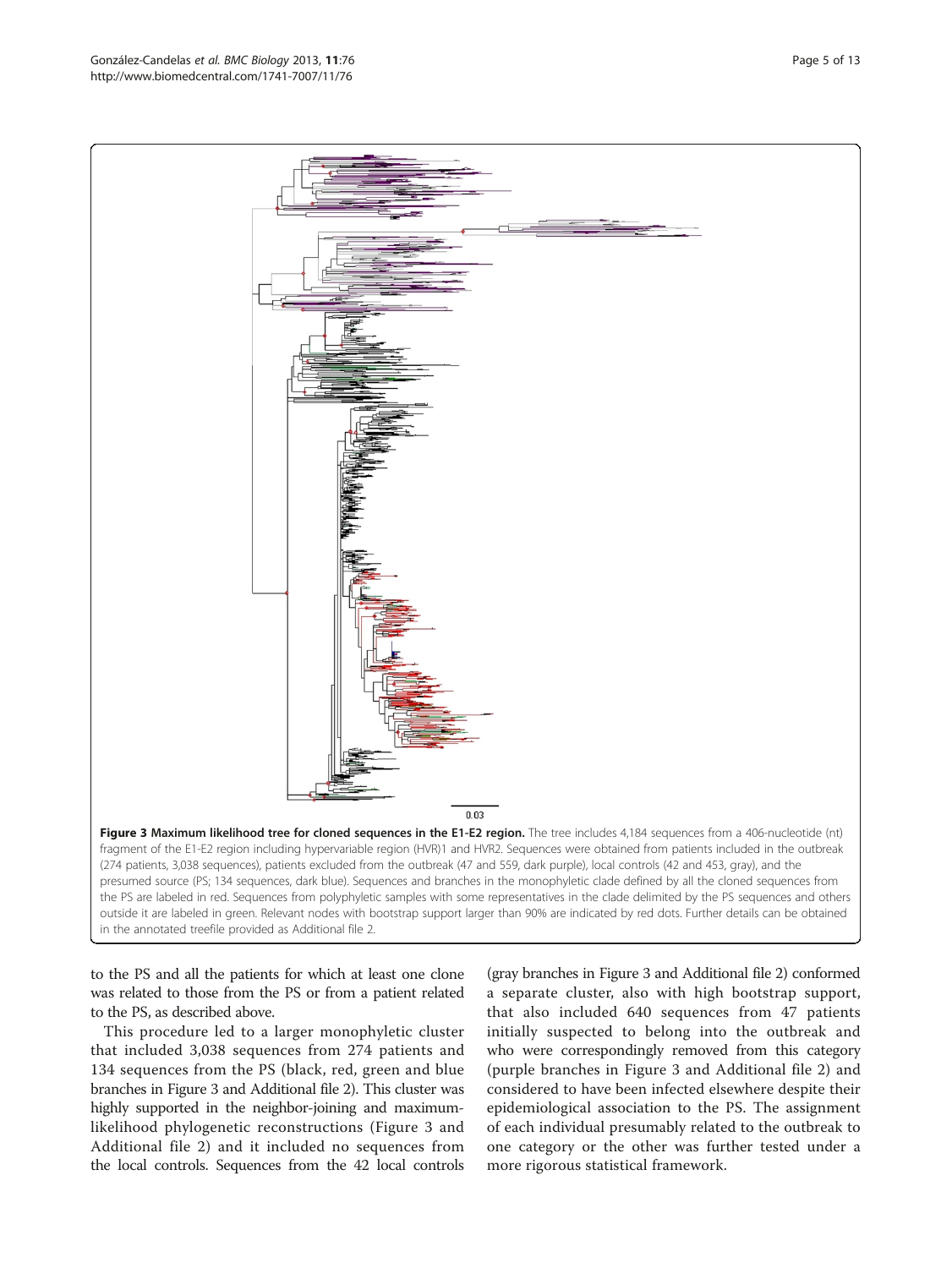For each individual we considered two alternative hypotheses: either the patient had been infected by the PS and should be included in the outbreak, or had been infected from a different source and should be excluded from the outbreak. In the former case, sequences derived from the case should group with those in the outbreak whereas in the latter they should group with the controls and the excluded patients. For each alternative, we obtained the likelihood of the corresponding phylogenetic tree [[14\]](#page-11-0). For sequences in the outbreak group, as determined by the strongly supported interior branch described above, the alternative hypothesis was evaluated by computing the likelihood of the phylogenetic tree obtained by moving all the sequences obtained from the corresponding sample to the base of the clade defined by control and non-outbreak samples (Additional file [3](#page-11-0)). Similarly, the alternative phylogenetic tree for the excluded samples, which corresponded to their assignment to the outbreak group, was obtained after shifting the corresponding sequences to the base of the outbreakdefining clade. The ratio between the two likelihoods is a measure of the relative support provided by these data to each hypothesis and, therefore, can be easily translated into an expert forensic evaluation [\[15\]](#page-11-0).

For the cases assigned to the outbreak according to the phylogenetic reconstruction described above we obtained likelihood ratios (LRs) in the range 1.051 to 6.622  $\times$  10<sup>95</sup>. The lowest values corresponded to the patients whose sequences, although included in the outbreak, were the closest to the control and nonoutbreak group. For these patients, the change in likelihood was minimal, since the topologies used in the test were devised as the most favorable for the accused (the PS), thus minimizing the probability of incorrect assignment of patients to the outbreak. For most patients  $(n = 240)$ , the LR value was higher than  $10^5$ , which represents a very strong support for their individual assignment to the outbreak group. Similarly, support values for those patients who were finally excluded from the outbreak group, given by the LR between this hypothesis and the alternative of their inclusion in the outbreak, ranged between 1.330 and  $4.408 \times 10^{84}$ , also providing very high support for their lack of association to the outbreak. Based on these results, 47 patients who were initially considered to be part of it because of their epidemiological links to the PS were excluded from the outbreak. The court accepted this argument and removed these patients from the court process.

The phylogenetic analysis was consistent with the epidemiological evidence in identifying the PS as the source of the outbreak. In the next step of our analysis we assumed that the PS was indeed the source and used the Bayesian method with constant population size and relaxed molecular clock implemented in BEAST

('Bayesian Evolutionary Analysis by Sampling Trees') [[16\]](#page-11-0) to estimate the infection dates of the 274 patients included in the outbreak. For each patient, E1-E2 cloned sequences were used to establish the time to the most recent common ancestor (MRCA) to the closest group of E1-E2 cloned sequences derived from the PS. Apart from the information on the dates when samples had been obtained, we used the known infection dates of 24 patients in the outbreak [[17](#page-11-0)]. These patients were chosen because they had had contact with the PS only once, at a known date, and had tested negative for HCV before that date and positive afterwards. Consequently, their sequences were used to calibrate the molecular clock estimates for the MRCA of each outbreak patient and the PS (Additional file [4\)](#page-11-0).

Estimates of divergence for each outbreak patient from the PS ranged between January 1987 and April 1998. These values correspond to the medians of the 95% Bayesian highest posterior density (HPD) for each estimated date to the MRCA with the PS. When the upper and lower ends of each interval were considered, the latter date is not contradictory with the detection of the outbreak in February 1998. The estimated time of infection for the PS was June 1988, with 95% HPD intervals ranging from August 1984 to October 1991, and it was thus compatible with the earliest estimate for the date of infection of an outbreak patient. The estimated time of infection for each patient was compared to independently derived estimates by the prosecution during the trial. These were based on hospital records and other documents, and did not consider any sequence-based information.

A comparison between these 2 estimates for each patient is shown in Figure [4](#page-6-0), where it can be observed that in 176 cases (65%) the HPD interval for the Bayesian estimate of infection included the most likely estimated date given by the prosecution to the court, based on documents and testimonies from several sources, but in some cases alternative dates were possible (Additional file [5:](#page-11-0) Figure S1). Most differences between the two estimates corresponded either to the oldest infections or to the most recent ones. The former can be explained by lack of appropriate calibration samples, since the earliest date in this group corresponded to a patient infected in March 1995. It should be noted that estimates correspond to divergence from the last common ancestor and these should precede the actual date of transmission from the source to the recipient. The underestimation of the date of some recent infections may stem from the still insufficient sampling of the PS viral population. These patients were likely infected by a subgroup of PS variants that were not represented in the PS sample used in our analyses. If so, the estimates would correspond to the time of divergence to the PS variants included in our sampling, not actual infection dates, and would predate them.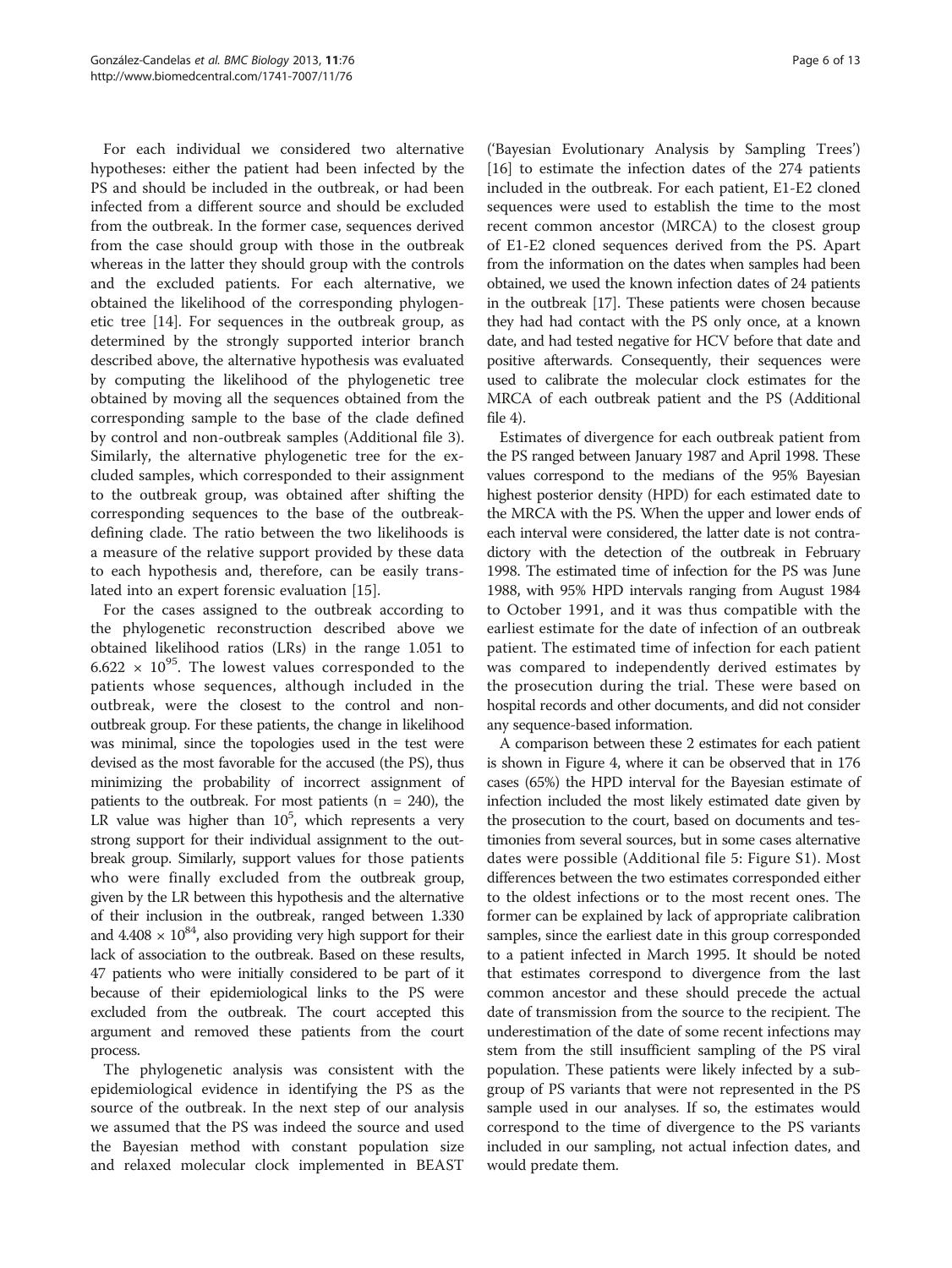<span id="page-6-0"></span>

# **Discussion**

The rapid rate of evolution of pathogenic RNA viruses represents an important problem for the design and application of efficient therapeutic and vaccination strategies. However, it also represents an extraordinary opportunity to observe evolution in real time [[18](#page-11-0)]. In the case described here, we used the fast evolutionary rate of HCV to disentangle a large and complex transmission process from a single source to almost 300 recipients spanning over a decade, a period during which the infecting viral population underwent evolutionary changes itself. The process was further complicated by two additional issues: a large number of potentially affected patients, several of which might have been infected by HCV from alternative, unidentified sources, and the need to provide individual rather than population-based statements about the likelihood of having been infected or not from the presumed source in a court setting.

The main difficulty encountered in the interpretation of the expert testimony by the court (judges, prosecutors, defense and accusation attorneys, and so on) was their lack of familiarity with evolutionary theory and processes, especially when these occur in such short timespans as those involved in this case. The commonly held notion is that evolution is a process that occurs over long periods of time and that it can only be observed in scales of thousands or millions of years, but not in months. The need for variation in order to apply molecular evolution methods is at odds with the search for identity between the genetic

markers recovered in a crime scene and those of the potential culprits, or between the offspring and the alleged father once maternal markers have been considered. These are the most common type of data and situations in which DNA profiling is brought to courts and, as a consequence, what most people not familiar with evolutionary theory expect to find in this type of expert testimony is a perfect match between the parental and the offspring viruses indicating a direct relationship between the source and the recipient. Molecular epidemiology analyses of rapidly evolving microorganisms have to be framed within evolutionary theory since only this provides the necessary concepts to ascertain proximal and distal relatedness from the observed genetic variation [\[18,19\]](#page-11-0). These principles have been successfully applied in previous cases of HIV transmission brought to courts [[4,7,20,21\]](#page-11-0) and to many other cases of HIV and HCV transmissions that did not lead to legal investigations [\[2,5,22-24\]](#page-11-0). However, none of these involved the investigation and analysis of a large number of potential recipients of the virus from the same source, which continued evolving during the long period in which infections occurred in the case considered here.

Previous cases of large HCV outbreaks affecting hundreds of persons [\[25,26\]](#page-11-0) were caused by contamination of blood derivatives by a single donor. As a consequence, all the infected patients received a very similar sample of the virus population present in the corresponding sources at the moment of blood donation. In these cases the common ancestry could be traced to a relatively homogeneous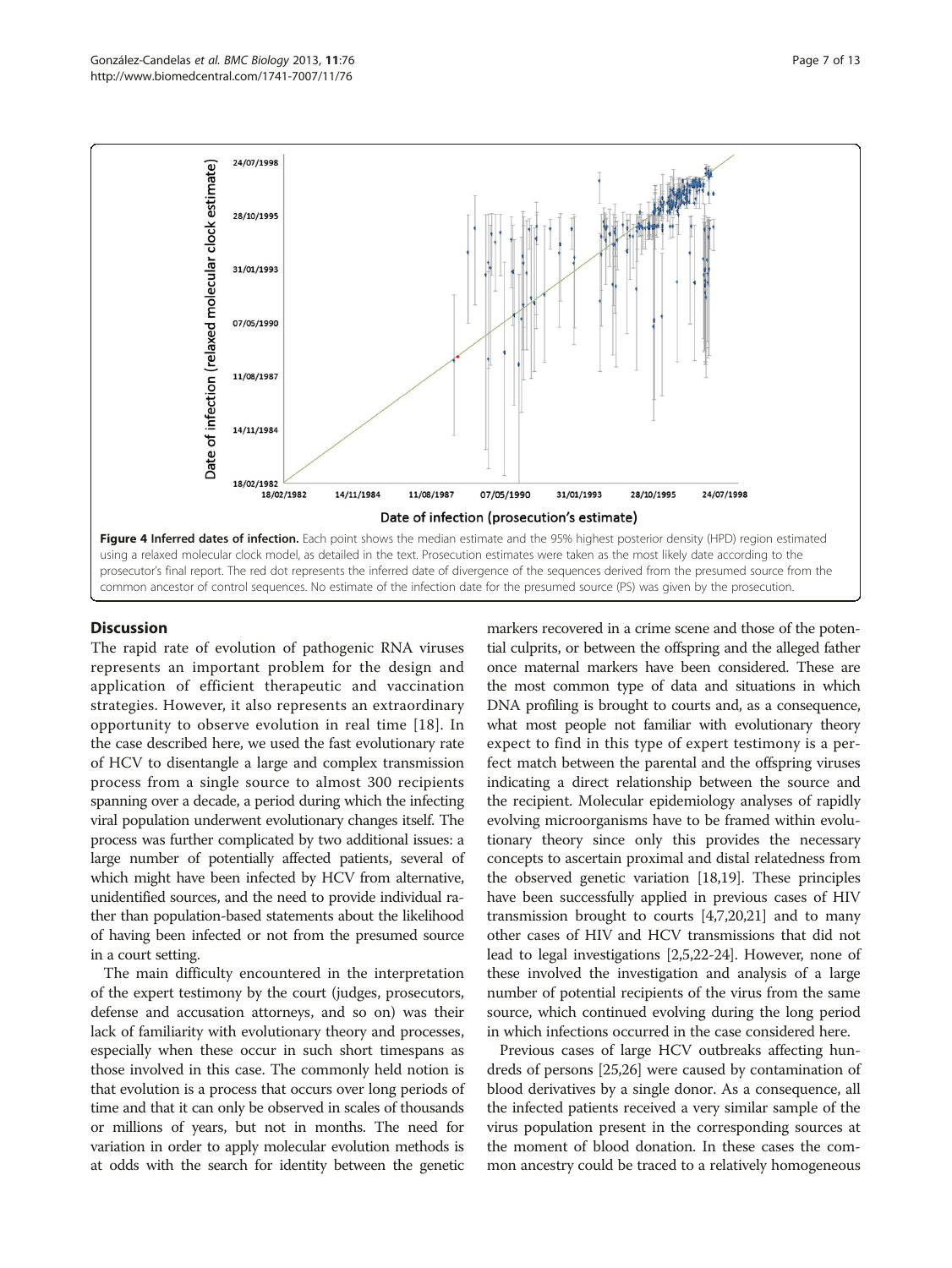initial sample, which does not evolve until transferred to a new host that, with no doubt, facilitates the identification of a common origin of the outbreaks. In the case reported here, the sequences recovered from the outbreak patients correspond to different inoculums from a viral population that had been evolving continuously under the pressure of the immune system of the source for about 10 years, the time since the infection of the anesthetist from an unknown source until the detection of the outbreak and the cessation of his professional activity. Evolution in the source during the long period along which transmissions occurred further combined with evolutionary changes in each infected patient have produced a wide array of viral sequences whose common ancestry could only be inferred after taking into account the whole spectrum of variants generated during the process.

In addition, there is mounting evidence that compartmentalization occurs in individuals infected with HCV [\[27-33](#page-12-0)] and the analysis of E1-E2 cloned sequences in patients related to this outbreak further supports this possibility. Compartmentalization refers to the microevolutionary processes of viral populations occurring in separate tissues and organs of an infected individual that might lead to significant differences among subpopulations within that individual. HCV is transmitted through blood, but the blood is not the primary reservoir for the virus in the infected body. In fact, although the liver is the main organ infected by HCV, this virus has been shown to infect and replicate in other tissues that will eventually contribute to the HCV population circulating in the bloodstream.

In addition to compartmentalization, an additional process has likely contributed to generate the complex pattern of variation in the viral populations obtained from the PS and the infected patients. Several features of HCV populations such as re-emergence of variants after treatment or lack of association between viral features and response to treatment or disease progression have been recently interpreted in light of within-patient dynamics of the virus [\[34-36\]](#page-12-0). These analyses have revealed the coexistence of relatively divergent lineages within chronically, but also acutely, infected patients that are not necessarily present simultaneously in plasma. Given that HCV is mainly transmitted through blood, which actual variants are transmitted from the same source to different recipients can vary depending on the viral population circulating at the moment of infection. Although these populations have been characterized in serial samples from the same patients usually a few weeks or months apart, it is evident that this same process may explain differences observed on larger timescales. For instance, patients receiving HCV-infected sera from a common blood donor were shown to harbor different viral subpopulations that were still present a few months/years after infection and that evolved into well differentiated

clades a few years later [[37](#page-12-0)]. Hence, it is possible that compartmentalization and intra-patient fluctuations of genetic variants caused a departure from the paraphyly model postulated to characterize the populations of donor and recipients in viral transmission cases [\[7\]](#page-11-0) in the case of the E1-E2 cloned sequences analyzed here, if different patients received different viral inoculums depending on the actual populations circulating in the blood of the donor at the time of infection. Naturally, further independent evolution within each new host would enhance any differences at the time of infection. In this case, it is also necessary to consider the long period of infection of the PS, which further facilitates differentiation of viral subpopulations within and among compartments.

Paraphyly of source sequences is usually invoked to determine the direction of transmission [\[7](#page-11-0)]. As discussed previously, not all the sequences derived from patients considered to be in the outbreak group were included in the monophyletic group defined by the sequences derived from the PS. Our preferred explanation for this observation has been discussed in the previous paragraphs, but it could be hypothesized that the PS had been infected by some of his patients and that he had subsequently infected others. In this case, the PS would be an intermediate link in a transmission chain and not the central hub in a large series of transmission pairs. The reasons for discarding this alternative possibility were as follows. There are two ways in which some patients have non-monophyletic sequences, with one group of them included in the monophyletic group defined by the common ancestor to the sequences of the PS and the other in separate, but nevertheless related, groups. One is that each of these patients had been coinfected by the PS and by an alternative source. The other is that there had been only one infection from the PS but the infecting viruses were already heterogeneous and relatively divergent in the source so that differences between the two groups within these patients would lead to the observed pattern. Our main argument against the first possibility is that a secondary common source (in fact several sources) would have to exist that might explain their grouping with other sequences from patients whose only known (and common) risk for HCV infection was determined in the epidemiological investigation to be the physician. How can we explain, and prefer, the second possibility? Firstly, the already mentioned epidemiological linkage was very strong and it led us to prefer any possibility with one single infection rather than alternatives with two or more infections for which no evidence was ever found. Secondly, we have already discussed how compartmentalization within the PS and viral evolution within him over a 10-year period can explain the observed pattern without any need for unsupported claims of other processes.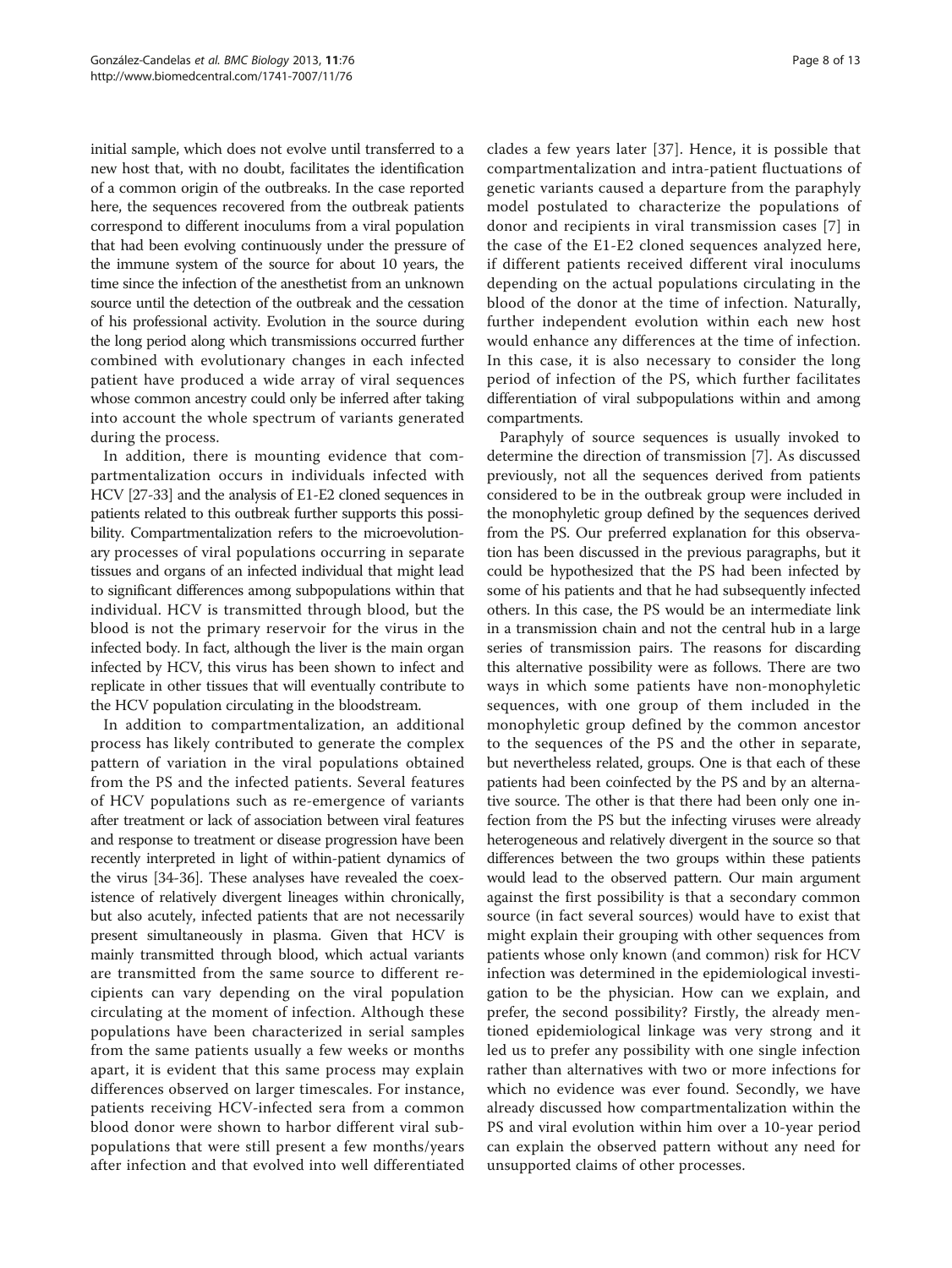We must emphasize that the methodology used in this work is appropriate for testing hypotheses derived from previous, independent investigations. In this case, the epidemiological enquiry revealed a highly likely source for the outbreak and our goal was to test this hypothesis as rigorously as possible. Given the size of the outbreak and the prevalence of HCV infection in our country, it was a likely possibility that not all the outbreak-related cases had been infected by the same source, and this was actually proven for 47 infections. Similarly, the direction of the infection, although strongly suggested from the global tree from the E1-E2 region shown in Figure [2](#page-3-0) to be from the PS to the patients and especially for the smaller clade encompassing all the sequences derived from the PS, was also grounded in our previous knowledge of epidemiological investigation, with only 1 common link for the 275 patients included in the outbreak (namely, their anesthetist). This implied a particular direction of the infections that is compatible with the non-molecular evidence and also, as detailed in the preceding paragraphs, with the sequence data obtained once knowledge about the intrapatient dynamics of chronically infecting virus such as HCV is taken into account. As established by Evett and Weir [[15](#page-11-0)], and further discussed below, the scientific expert must give a quantitative estimate of the relative support that the data in his/her domain provide to each hypotheses (innocence or culpability), which should be considered along with additional pieces of evidence gathered from other sources of investigation.

We agree that this is an unusual and also unexpected pattern for a single viral outbreak, but this is so not only at the molecular level. As commented previously, this was an unprecedented outbreak for an RNA virus capable of establishing a chronic, asymptomatic infection, which certainly contributed to its long duration and large number of infected patients. A similar case, also involving a medical professional spanning several years and in different geographical locations with possibly dozens of infected individuals from the same source, has been recently reported in the USA [[38](#page-12-0)]. If similar circumstances to those exposed in the case described here concur in this new case, we anticipate that similar patterns at the molecular epidemiological level will be observed. The actual procedure on how the anesthetist infected so many of his patients and the reasons for doing so are naturally out of the scope of this report. Nevertheless, the court sentence established that the anesthetist had used for himself the same materials and drugs employed with his patients, and that these uses were previous to the corresponding medical acts (anesthesia, painkilling, and so on). No evidence was established in the trial about him knowingly infecting the patients or having information about his own HCV-positive status.

Molecular phylogenetic reconstructions have become increasingly popular over the last few decades mainly as a result of easy and cheap access to gene, genome and other large-scale sequencing methods and to the development of user-friendly platforms for the analysis of sequence data. However, the direct application of these methods in forensic analysis has to be made even more cautiously than for general scientific enquiries given the potentially serious consequences of a wrong inference or conclusion in a criminal setting. Some of the problems arising in the inference of transmission chains or outbreak sources on the basis of molecular phylogenetic analyses have been commented on elsewhere [\[39,40\]](#page-12-0). For instance, the use of an inappropriate genome region can lead to erroneous inferences, as we observed in the analysis of the NS5B region in this outbreak.

The development of next-generation sequencing methodologies for fast and accurate analysis of viral populations [\[41](#page-12-0)-[43](#page-12-0)] has already led to its application in a case of HCV transmission [\[44\]](#page-12-0) and it might become eventually a routine technique in this setting [[45](#page-12-0)], thus overcoming some of the limitations derived from the strategy of cloning and sequencing PCR products that we had to use in this work. Similarly, recent developments in algorithms and computer speed and capabilities [\[46,47\]](#page-12-0) may also allow the application of more rigorous and encompassing phylogenetic analyses than those we were able to apply to these data, such as obtaining global estimates for the dates of infection for all the patients in the outbreak or using all the sequences available from each patient to obtain those estimates.

Beyond methodological issues on the use of one or other marker for molecular epidemiology or the most appropriate model for phylogenetic inference, the application of Evett and Weir's [[15](#page-11-0)] procedure and the extension that we propose in this work are highly recommendable. According to Evett and Weir, scientific experts must inform on the likelihood of the observed data under the different hypotheses and in light of other evidences available. This is especially relevant in the determination of outbreak sources because other alternative routes of infection, such as secondary infection from a primarily infected patient or infection from a third unidentified source, have to be ruled out. In the case described here, these possibilities were discarded in the course of an extensive epidemiological investigation and in our testimony in court we simply provided an evaluation on the likelihood of the sequences derived from each patient suspected to have been infected from the presumed source. Similarly, and in this situation this was notably important in terms of preserving the assumption of innocence unless otherwise proven, we were able to discard from the outbreak a group of 47 patients who complied with all the epidemiological criteria for inclusion in the outbreak but whose viruses had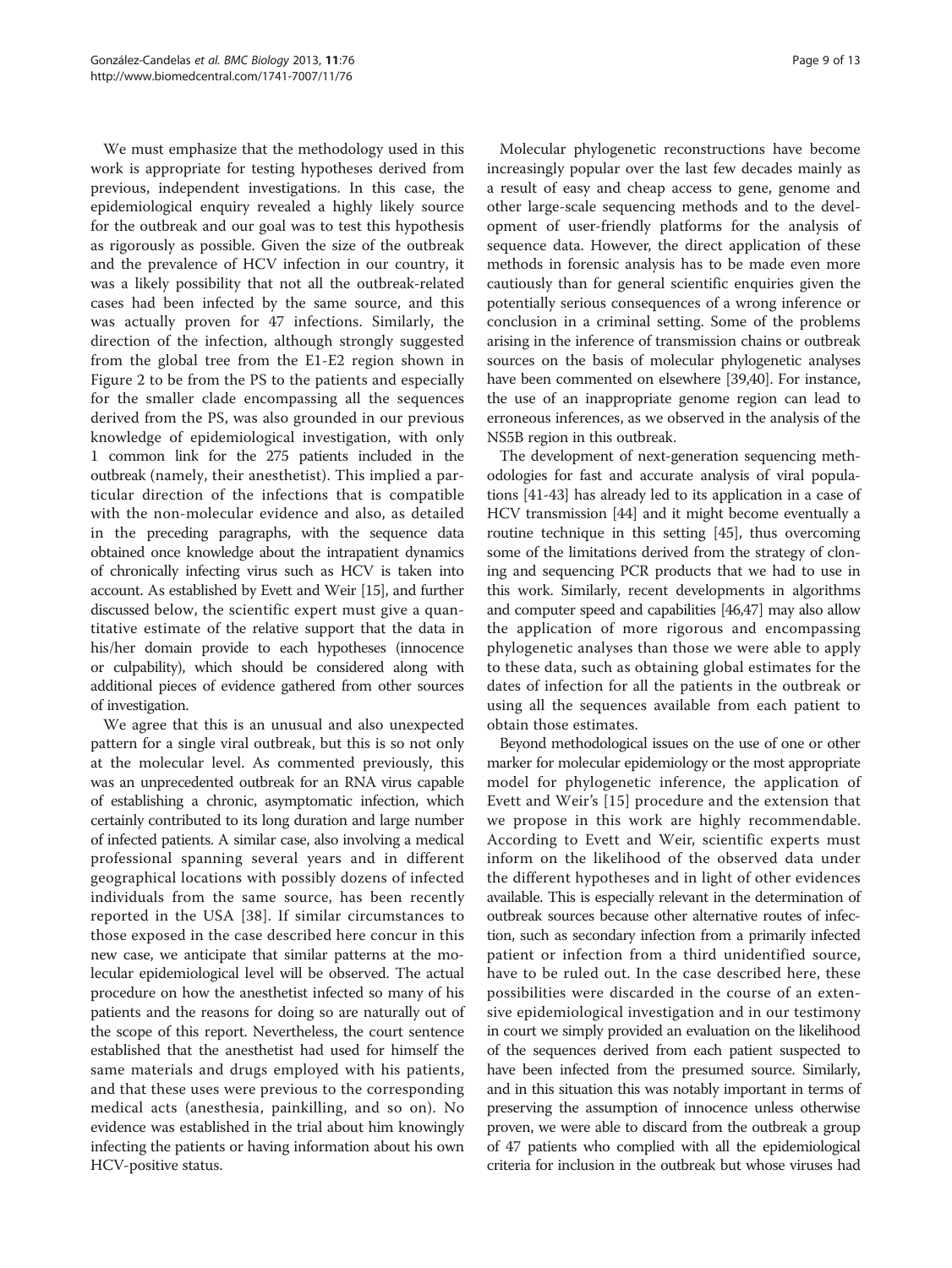a higher likelihood of having a different origin than those from the outbreak.

# Conclusions

The combination of recent developments in molecular evolutionary analysis and the statistical framework developed for the forensic study of nucleic acid samples has allowed us to incorporate molecular epidemiology, with its natural components of molecular phylogenetics and population genetics, into the realm of forensic analysis. Despite tremendous progress in the prevention of infections by HCV and other blood-borne viruses in the last decades, nosocomial and other transmissions related to medical procedures still occur [\[48,49](#page-12-0)]. Here, we have provided an adequate methodology for the rigorous testing of alternative hypotheses used in the epidemiological and forensic analysis of these infections in a real, complex and massive case.

# Methods

# Source of INNO-LiPA, HCV II, Innogenetics, Ghent, Belgiumpositive samples

Persons suspected to have been exposed to HCV infection by the PS were actively searched for by the regional Public Health Services. Serum samples from these patients and unrelated local controls were tested for HCV infection by enzyme-linked immunosorbent assays (ELISA) and further confirmed by HCV-specific RNA amplification. Determination of HCV genotype was performed by reverse hybridization of PCR amplicons of the 5′ non-coding region (INNO-LiPA HCV II, Innogenetics, Ghent, Belgium).

# Samples and patients

Samples were collected as contemporarily as possible. To avoid cross-contamination, each sample was physically isolated during RNA purification and gloves were changed frequently during all procedures. Different laboratories and devices were used for RNA isolation, DNA amplification, cloning and sequencing, and negative controls were included at all steps.

# RNA extraction and reverse transcription

Viral RNA was purified from 200 μl of serum using the High Pure Viral RNA Kit (Roche Diagnostics GmbH, Mannheim, Germany). RT was carried out in a 20-μl volume containing 5 μl of eluted RNA,  $5 \times RT$  buffer, 500 μM of each dNTP, 1 μM of hexamers, 100 U of M-MLV Reverse Transcriptase (Promega Corp., Madison, WI, USA), and 20 U of Recombinant RNasin® Ribonuclease Inhibitor (Promega). Reaction mixtures were incubated at 37°C for 60 minutes, followed by 2 minutes at 95°C.

# Amplification and direct sequencing of the NS5B region

Direct sequences of PCR products were obtained for a 337-nt fragment of the NS5B gene, although we used only

a 229-nt subfragment corresponding to the sequence of the PS initially determined by another laboratory. PCRs were performed in a 50-μl volume containing 5 μl of RT product, 100 μM of each dNTP, 200 nM of each primer, and 2.5 U of Taq polymerase (Amersham Biosciences, Piscataway, NJ, USA). Oligonucleotides used for amplification and direct sequencing of NS5B region were: 5′-TATGATACYCGCTGYTTYGACTC-3′ (sense) and 5′-GTACCTRGTCATAGCCTCCGTGAA-3′ (antisense). Direct sequencing of purified PCR products was performed on an 8-μl volume, including 1.0 μl of DNA, with the ABI PRISM BigDye Terminator Cycle Sequencing Ready Reaction kit in ABI 377 or ABI 310 automated sequencers (Applied Biosystems, Foster City, CA, USA). Both strands were assembled using the Staden Package. Sequences were verified and deposited in GenBank with accession numbers FR670793-FR671156.

#### Amplification, cloning and sequencing of the E1-E2 region

A 406-nt fragment of the E1-E2 region was amplified by nested PCR. The first amplification was performed in a 100-μl volume containing 10 μl of cDNA,  $10 \times PCR$  buffer, 100 μM (each) dNTP, 400 nM (each) oligonucleotide and 2.5 U of Pfu DNA polymerase (Stratagene, La Jolla, CA, USA). Oligonucleotides used for amplification of E1-E2 region were: 5′-CGCATGGCATGGRATATGAT-3′ (sense), 5′-GGAGTGAAGCARTAYACYGG-3′ (antisense), 5′-GGRATATGATGATGAACTGGTC-3′ (nested sense). Both primary and nested PCR were performed with the following thermal profile: 94°C for 3 minutes; 5 cycles at 94°C for 30 s, 55°C for 30 s, and 72°C for 3 minutes; 35 cycles at 94°C for 30 s, 52°C for 30 s, and 72°C for 3 minutes; and a final extension at 72°C for 10 minutes. Amplification products were purified and directly cloned in EcoRV-digested pBluescript II SK(+) phagemid (Stratagene). Plasmid DNA was purified with the High Pure Plasmid Isolation Kit (Roche). Recombinant clones were sequenced by the use of KS and SK oligonucleotides (Stratagene) and the same procedure described above for the NS5B region but using 5 μl of purified cloned DNA. The obtained sequences have been deposited in GenBank with accession numbers FR671450-FR675633.

#### Molecular phylogenetics and evolutionary analysis

Multiple alignments were obtained with ClustalW 1.82 [\[50\]](#page-12-0). Estimates of Hamming's distance between each NS5B sequence and that obtained from the PS were obtained with MEGA 2.0 [[51](#page-12-0)]. Due to computational limitations at the time of the initial analysis (1999 to 2001), an initial phylogenetic tree was obtained with the neighbor-joining algorithm [\[52](#page-12-0)] using Kimura-2P distance [[53\]](#page-12-0) for pairs of sequences with program ClustalW. Subsequently, the same sequences were used with program PHYML [\[54](#page-12-0)] to obtain a maximum likelihood tree using the  $GTR + I + G$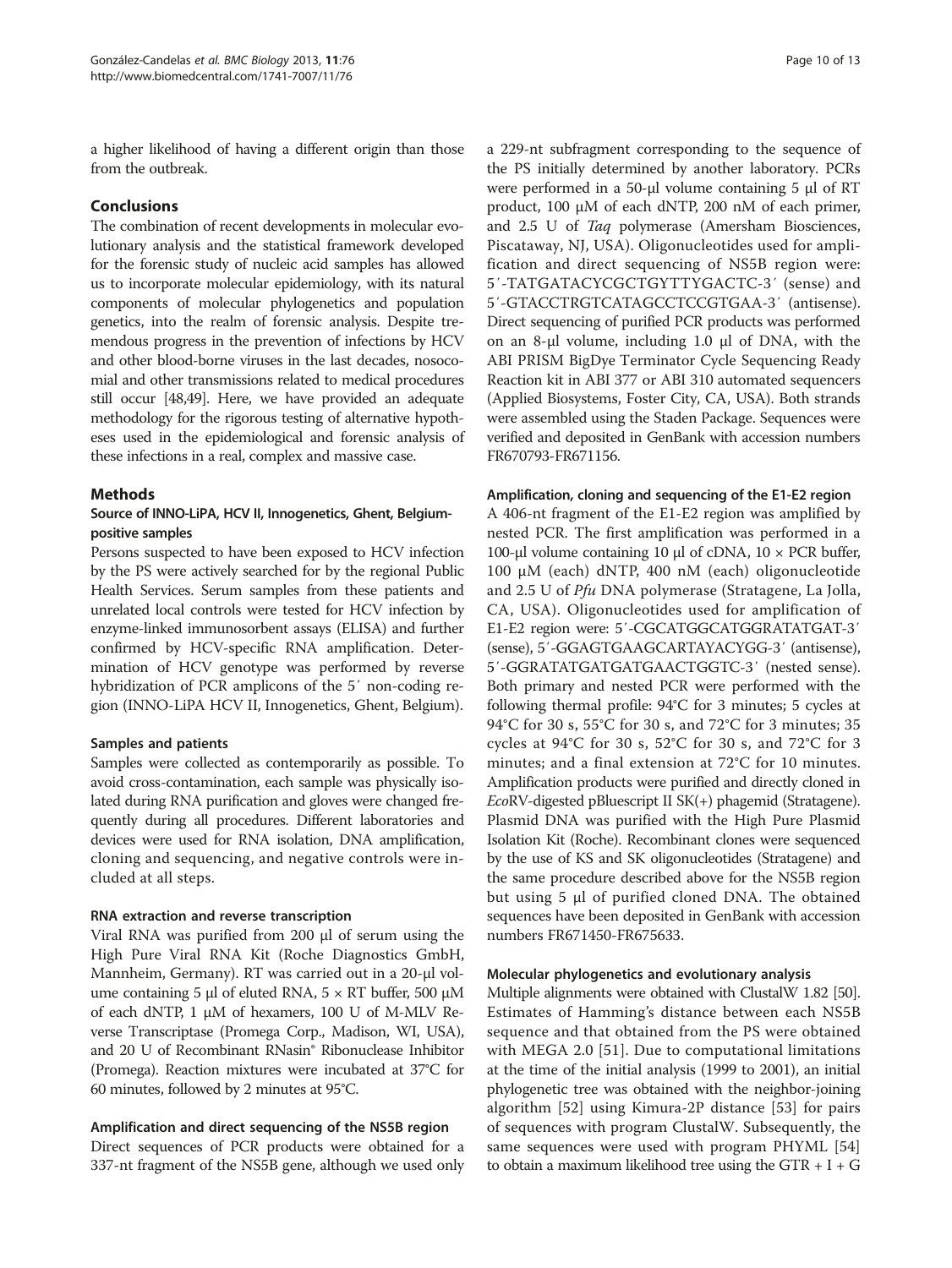<span id="page-10-0"></span>model determined by Modeltest [[55\]](#page-12-0) using AIC [[56](#page-12-0)]. Support for internal nodes was evaluated with 1,000 bootstrap replicates [\[57\]](#page-12-0).

### Statistical analysis of competing hypothesis

We adopted Evett and Weir's [[15\]](#page-11-0) method for the use of genetic analyses in forensic settings using a Bayesian framework. This method is consistent with the judicial procedures in Spanish courts. Briefly, these authors indicate that scientific experts' contribution to forensic analyses of genetic information should restrict to the evaluation of the available genetic data in light of the two competing hypotheses, those of the prosecution and the defense. The jury or judges must integrate that information, ideally in a numerical way, with the information provided by other types of evidence. Formally, this is accomplished by computing the ratio of two posterior probabilities, those of the prosecution and the defense proposals conditioned on all types of evidence for whose computation it is necessary to use the corresponding priors, here defined as the probability of each hypothesis in light of the non-genetic evidence (I), and the likelihood of the genetic data (G) conditioned on the non-genetic evidence and each hypothesis  $(H_p \text{ and } H_d)$ :

$$
\frac{\Pr(H_p|G,I)}{\Pr(H_d|G,I)} = \frac{\Pr(G|H_p,I)}{\Pr(G|H_d,I)} \times \frac{\Pr(H_p|I)}{\Pr(H_d|I)}
$$

In the context of molecular phylogenetic analysis applied to forensic epidemiology, the two competing hypotheses correspond to the assignment of a given patient to the group of patients infected from a common source or to that of control sequences in which there is no common source of infection. The evaluation of competing phylogenetic hypotheses under a maximum likelihood framework directly provides their likelihood ratio (LR), thus allowing us to derive individual estimates of the support from the sequence data to the two relevant alternative proposals: (i) a given patient was infected with HCV in the outbreak, and as a consequence viral sequences obtained from him that share a closer common ancestor with those obtained from the source and other patients in the outbreak, or (ii) the patient was infected from other source not linked to the outbreak, so that his or her viral sequences are evolutionarily closer to those from controls and patients excluded from the outbreak than to sequences from outbreak patients. Hence, it is possible to provide quantitative criteria for deciding between alternative possibilities to the jury or those in charge of taking a judicial decision.

Patients were included or excluded in the outbreak depending on their grouping in the phylogenetic tree of the E1-E2 region sequences. The likelihood of each alternative topology was obtained with program fastDNAml [[58](#page-12-0)], allowing it to optimize branch lengths for each case.

The LR for each patient was computed considering the whole data set: the PS, the controls, the excluded patients, the remaining patients in the outbreak and the target patient. Hence, values are referred to the change in likelihood of the E1-E2 cloned sequences tree when the sequences of each patient were placed in the node delimiting the controls and non-outbreak clade (for outbreak patients) or the outbreak clade (or non-outbreak patients).

# Estimation of infection dates in the Bayesian Markov chain Monte Carlo (MCMC) framework

The relaxed molecular clock model [[59\]](#page-12-0) implemented in BEAST [\[16](#page-11-0)], under constant population size (more complex models did not increase the accuracy of the estimation; [\[17\]](#page-11-0)) and using the GTR + I + G model, was used to estimate the infection dates of the 274 patients included in the outbreak and for whom E1-E2-region cloned sequences were available. Sequences from 24 patients for which the infection dates were known with certainty were employed to calibrate the clock [[17](#page-11-0)]. The method used here for the estimation of infection dates is an extension of the approach we used previously in a validation study that tested the accuracy of estimation of infection dates in this outbreak using the Bayesian approach [[17](#page-11-0)] for the 24 patients whose infection dates were known. The calibration assumed that the infection dates for these 24 patients corresponded to the time of the most recent common ancestor between the sequences of a given patient and the appropriate PS population (see above). In all the analyses, the tips were dated with the corresponding sampling times for all the patients, controls and the PS. For computational reasons, estimates of dates of infection were obtained separately for each of the 249 patients with E1-E2 sequences. For this, 1 sequence from each target patient, 1 from each of the 24 patients used for calibration, and 2 sequences from the PS were used in each estimate run.

Based on previous results [\[17\]](#page-11-0), the parameters in the evolutionary and the coalescent model were given uniform or little-constrained priors (Additional file [4](#page-11-0)). The values for the parameters were saved every 500 steps and the trees every 5,000 steps. The pre-burn-in was 100,000 steps, and the burn-in was 300,000 steps. For several patients the number of steps necessary for all the parameters to have the adequate effective sample size (ESS >200) differed by an order of magnitude (from about  $1 \times 10^6$  to  $3 \times 10^7$  steps).

# Additional files

[Additional file 1:](http://www.biomedcentral.com/content/supplementary/1741-7007-11-76-S1.txt) Phylip-formatted file with the E1-E2 sequences used in the phylogenetic reconstruction and analyses of the outbreak. [Additional file 2:](http://www.biomedcentral.com/content/supplementary/1741-7007-11-76-S2.txt) Nexus file corresponding to the maximum likelihood tree shown in Figure [3.](#page-4-0) Each sequence has been colored according to the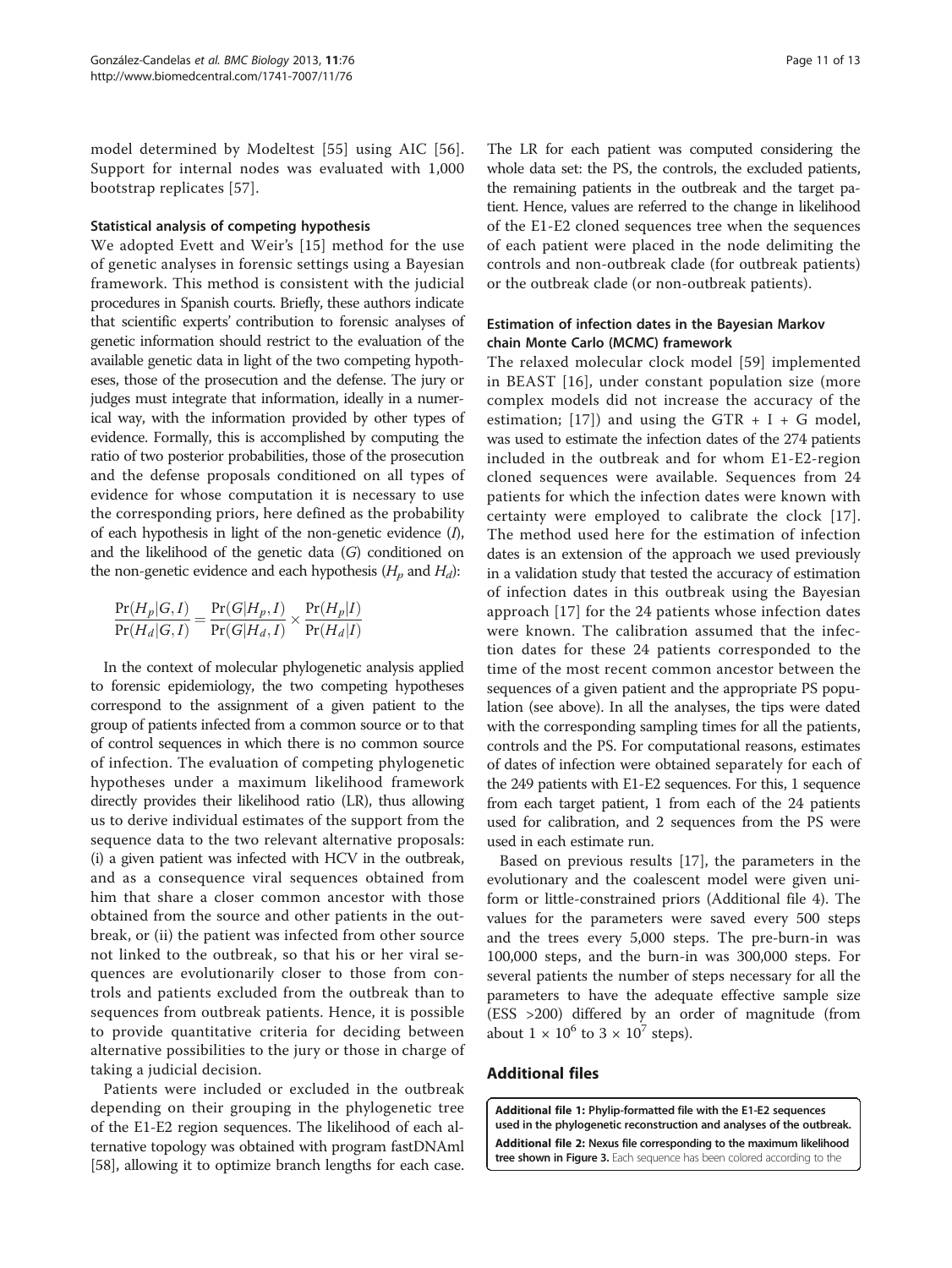<span id="page-11-0"></span>coloring scheme used in that figure. The file can be opened and visualized with FigTree (available from<http://tree.bio.ed.ac.uk/software/figtree>).

[Additional file 3:](http://www.biomedcentral.com/content/supplementary/1741-7007-11-76-S3.txt) Newick file used to test the alternative hypothesis for each patient suspected to be part of the outbreak. This tree was manually edited to replace the sequence labeled 'test' by the clade conformed by all the sequences derived from each patient and its likelihood was compared with that of the original tree (without the 'test' sequence).

[Additional file 4:](http://www.biomedcentral.com/content/supplementary/1741-7007-11-76-S4.txt) BEAST ('Bayesian Evolutionary Analysis by Sampling Trees') file used for deriving the date of infection of patients included in the outbreak. This file corresponds to patient 10,067 and the sequenced used was picked at random from the cloned E1-E2 sequences available for this patient. The same procedure, using one random E1-E2 sequence, was applied to the remaining patients in the outbreak.

[Additional file 5: Figure S1.](http://www.biomedcentral.com/content/supplementary/1741-7007-11-76-S5.pdf) Comparison between estimates of infection dates obtained by the Bayesian method with a relaxed molecular clock implemented in BEAST ('Bayesian Evolutionary Analysis by Sampling Trees') and those obtained independently by the prosecution when more than one possible infection date was considered likely by the prosecution. Bayesian estimates are provided as medians and 95% highest posterior density (HPD) intervals. Prosecution estimates are shown as red (most likely date of infection as indicated during the trial) or dark-blue dots (alternative dates).

#### Competing interests

The authors declare that they have no competing interests.

#### Authors' contributions

FG-C, MAB and AM designed research; FG-C, MAB, BW and AM performed research; FG-C and BW analyzed data; and FG-C wrote the paper. All authors read and approved the final manuscript.

#### Acknowledgements

We thank the technical assistance of M Torres, N Jiménez and the Sequencing Service (SCSIE) from the University of Valencia. We are indebted to H Vanaclocha, F Martínez, J García de Lomas, M Gobernado, E Ortega and the other members of the Comisión Científica para el Estudio del Brote de Hepatitis C-1a de la Ciudad de Valencia-1998 for their support and discussions during the early stages of the investigation of the outbreak. We thank the prosecutor, J Carceller, for kindly providing access to his estimates of dates of infection. We also thank the comments and observations by anonymous reviewers that helped to improve the first versions of the manuscript. Financial support for this research was provided by Generalitat Valenciana (Direcció General de Salut Pública, Conselleria de Sanitat). Additional funds were received from the Spanish Government (projects BMC2001-3096, BFU2005-00503/BMC from MCYT, CP07/00078 from ISCIII-FIS, BFU2008-03000 from MICINN and BFU2011-24112 from MECO) and the European Union (projects HPMD-CT-2000-00056 and MERG-CT-2004-006328).

#### Author details

<sup>1</sup>Joint Research Unit 'Genómica y Salud' CSISP (FISABIO), Instituto Cavanilles/ Universidad de Valencia, c/ Catedrático José Beltrán, 2 46980-Paterna, Valencia, Spain. <sup>2</sup>Centro de Investigación Biomédica en Red en Epidemiología y Salud Pública (CIBERESP), Valencia, Spain. <sup>3</sup>Department of Genetics and Marine Biotechnology, Institute of Oceanology, Polish Academy of Sciences, Powstańców Warszawy 55, 81-712 Sopot, Poland. <sup>4</sup>Laboratory of Bioinformatics, Institute of Molecular Biology and Biotechnology, Adam Mickiewicz University in Poznań, Umultowska 89, 61-614 Poznań, Poland.

#### Received: 26 July 2012 Accepted: 24 May 2013 Published: 19 July 2013

#### References

1. Ou CY, Ciesielski CA, Myers G, BAndea CI, Luo CC, Korber BTM, Mullins JI, Schochetman G, Berkelman RL, Economou AN, Witte JJ, Furman LJ, Satten GA, Maclnnes KA, Curran JW, Jaffe HW, Laboratory Investigation Group, Epidemiologic Investigation Group: Molecular epidemiology of HIV transmission in a dental practice. Science 1992, 256:1165–1171.

- 2. Esteban JI, Gómez J, Martell M, Cabot B, Quer J, Camps J, González A, Otero T, Moya A, Esteban R, Guardia J: Transmission of hepatitis C virus by a cardiac surgeon. N Engl J Med 1996, 334:555–560.
- 3. Birch CJ, McCaw RF, Bulach DM, Revill PA, Carter JT, Tomnay J, Hatch B, Middleton TV, Chibo D, Catton MG, Pankhurst JL, Breschkin AM, Locarnini SA, Bowden DS: Molecular analysis of human immunodeficiency virus strains associated with a case of criminal transmission of the virus. J Infect Dis 2000, 182:941–944.
- 4. Metzker ML, Mindell DP, Liu XM, Ptak RG, Gibbs RA, Hillis DM: Molecular evidence of HIV-1 transmission in a criminal case. Proc Natl Acad Sci USA 2002, 99:14292–14297.
- 5. Bracho MA, Gosalbes MJ, Blasco D, Moya A, Gonzalez-Candelas F: Molecular epidemiology of a hepatitis C virus outbreak in a hemodialysis unit. J Clin Microbiol 2005, 43:2750–2755.
- 6. Learn GH, Mullins JI: The microbial forensic use of HIV sequences. In HIV Sequence Compendium 2003. Edited by Leitner T, Foley B, Hahn B, Marx P, McCutchan F, Mellors J, Wolinsky F, Korber B. Los Alamos, NM: Theoretical Biology and Biophysics Group, Los Alamos National Laboratory; 2003:22–37.
- 7. Scaduto DI, Brown JM, Haaland WC, Zwickl DJ, Hillis DM, Metzker ML: Source identification in two criminal cases using phylogenetic analysis of HIV-1 DNA sequences. Proc Natl Acad Sci USA 2010, 107:21242–21247.
- 8. Penin F, Dubuisson J, Rey FA, Moradpour D, Pawlotsky JM: Structural biology of hepatitis C virus. Hepatology 2004, 39:5–19.
- 9. Lavanchy D: Evolving epidemiology of hepatitis-C virus. Clin Microbiol Infect 2011, 17:107–115.
- 10. Afdhal NH: The natural history of hepatitis C. Semin Liver Dis 2004, 24:3-8.
- 11. Esteban Jl, Sauleda S, Quer J: The changing epidemiology of hepatitis C virus infection in Europe. J Hepatol 2008, 48:148-162.
- 12. Akehurst C: Outbreak of hepatitis C associated with two hospitals in Spain. Euro Surveill 1998, 2:1217.
- 13. Simmonds P, Tuplin A, Evans DJ: Detection of genome-scale ordered RNA structure (GORS) in genomes of positive-stranded RNA viruses: implications for virus evolution and host persistence. RNA 2004, 10:1337–1351.
- 14. Gonzalez-Candelas F, Bracho MA, Moya A: Molecular epidemiology and forensic genetics: application to a hepatitis C virus transmission event at a hemodialysis unit. J Infect Dis 2003, 187:352–358.
- 15. Evett IW, Weir BS: Interpreting DNA evidence. Sunderland, MA: Sinauer; 1998.
- 16. Drummond AJ, Rambaut A: BEAST: Bayesian evolutionary analysis by sampling trees. BMC Evol Biol 2007, 7:214.
- 17. Wrobel B, Torres-Puente M, Jimenez N, Bracho MA, Garcia-Robles I, Moya A, Gonzalez-Candelas F: Analysis of the overdispersed clock in the short-term evolution of hepatitis C virus: using the E1/E2 gene sequences to infer infection dates in a single source outbreak. Mol Biol Evol 2006, 23:1242–1253.
- 18. Drummond AJ, Pybus OG, Rambaut A, Forsberg R, Rodrigo AG: Measurably evolving populations. Trends Ecol Evol 2003, 18:481–488.
- 19. Holmes EC: The Evolution and Emergence of RNA Viruses. Oxford, UK: Oxford University Press; 2009.
- 20. Machuca R, Jorgensen LB, Theilade P, Nielsen C: Molecular investigation of transmission of human immunodeficiency virus type 1 in a criminal case. Clin Diagn Lab Immunol 2001, 8:884–890.
- 21. Lemey P, Van Dooren S, Van Laethem K, Schrooten Y, Derdelinckx I, Goubau P, Brun-Vezinet F, Vaira D, Vandamme AM: Molecular testing of multiple HIV-1 transmissions in a criminal case. AIDS 2005, 19:1649–1658.
- 22. Rogers AS, Froggatt JW III, Townsend T, Gordon T, Brown AJ, Holmes EC, Zhang LQ, Moses H III: Investigation of potential HIV transmission to the patients of an HIV-infected surgeon. JAMA 1993, 269:1795–1801.
- 23. Blanchard A, Ferris S, Chamaret S, Guetard D, Montagnier L: Molecular evidence for nosocomial transmission of human immunodeficiency virus from a surgeon to one of his patients. J Virol 1998, 72:4537-4540.
- 24. Goujon CP, Schneider VM, Grofti J, Montigny J, Jeantils V, Astagneau P, Rozenbaum W, Lot F, Frocrain-Herchkovitch C, Delphin N, Le Gal F, Nicolas JC, Milinkovitch MC, Dény P: Phylogenetic analyses indicate an atypical nurse-to-patient transmission of human immunodeficiency virus type I. J Virol 2000, 74:2525–2532.
- 25. Power JP, Lawlor E, Davidson F, Holmes EC, Yap PL, Simmonds P: Molecular epidemiology of an outbreak of infection with hepatitis C virus in recipients of anti-D immunoglobulin. Lancet 1995, 345:1211–1213.
- 26. Wiese M, Berr F, Lafrenz M, Porst H, Oesen U: Low frequency of cirrhosis in a hepatitis C (genotype 1b) single-source outbreak in Germany: a 20-year multicenter study. Hepatology 2000, 32:91–96.